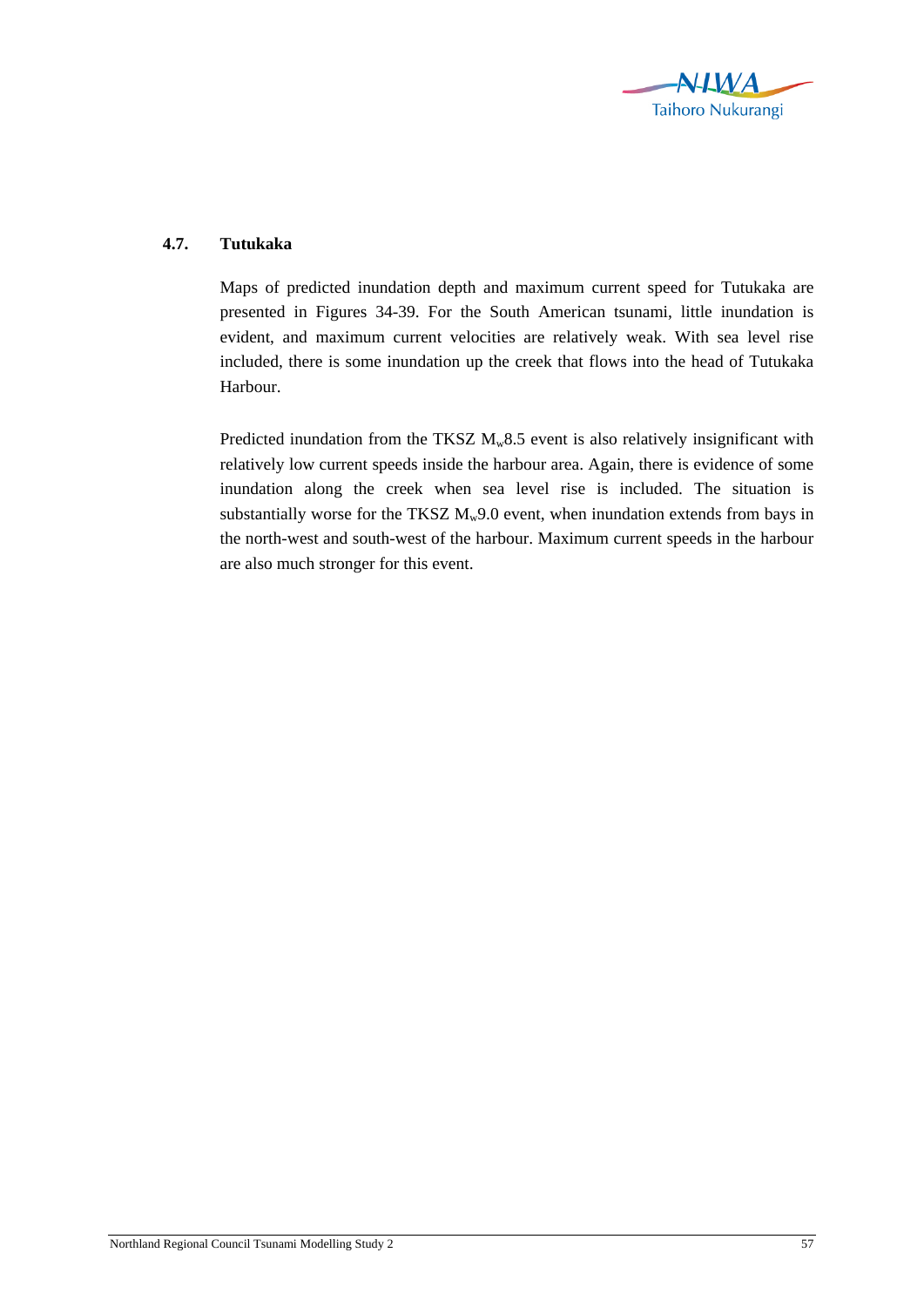



Figure 34: Tutukaka: Maximum inundation speed (upper) and depth (lower) plots for the South American tsunami scenario at MHWS (to extent of LIDAR).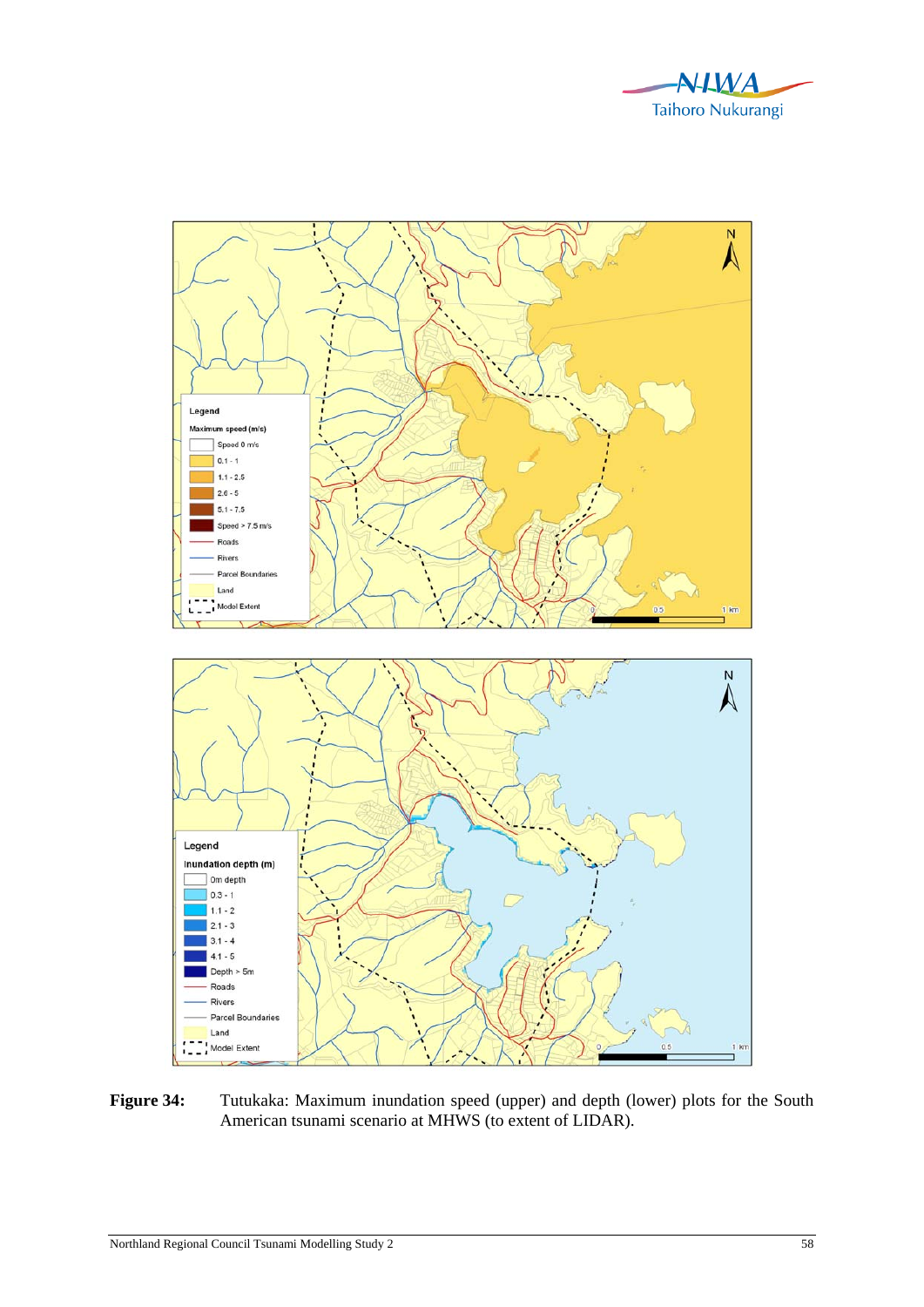



Figure 35: Tutukaka: Maximum inundation speed (upper) and depth (lower) plots for the South American tsunami scenario at MHWS + 50cm (to extent of LIDAR).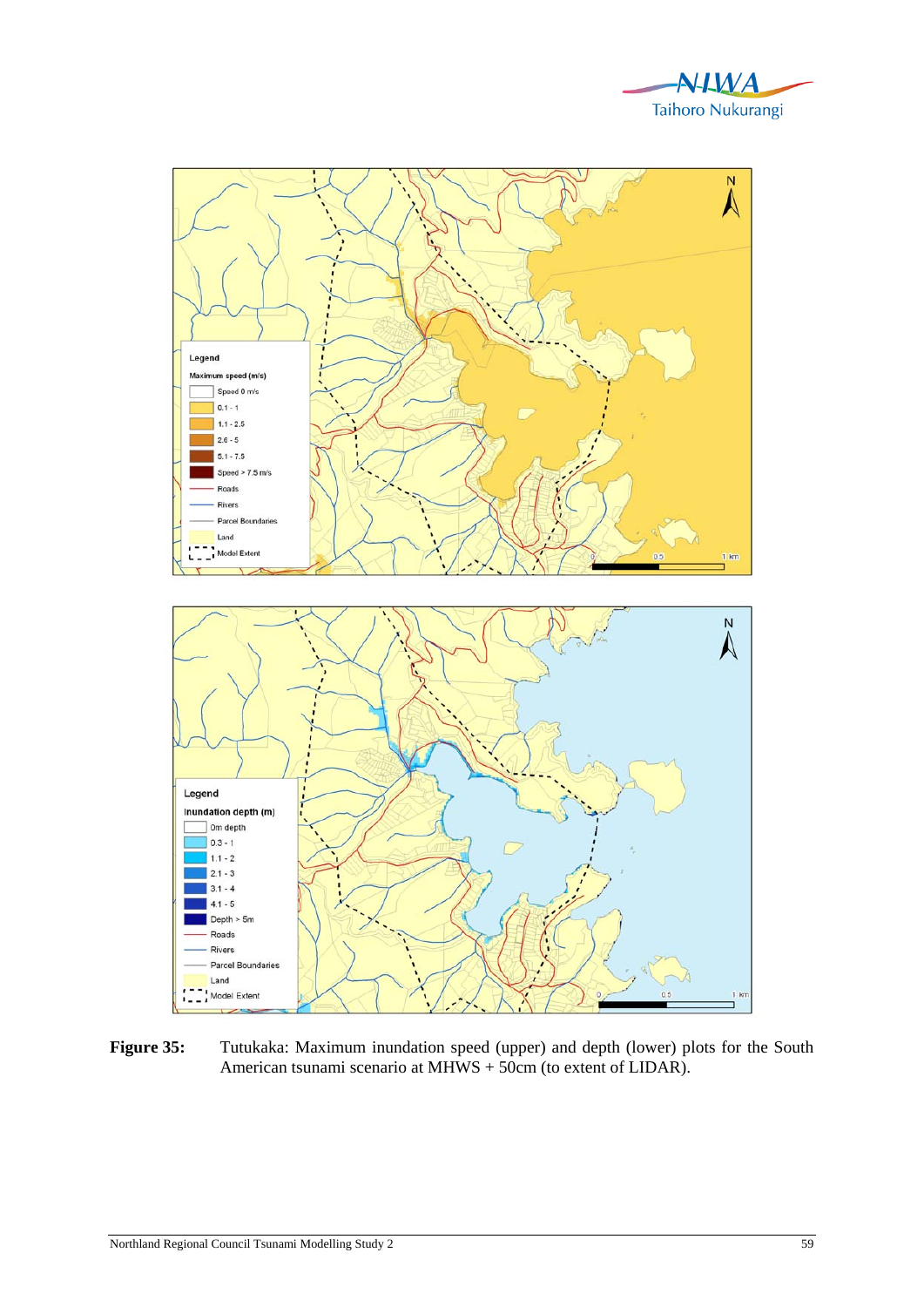



**Figure 36:** Tutukaka: Maximum inundation speed (upper) and depth (lower) plots for the M<sub>w</sub>8.5 Tonga-Kermadec subduction zone scenario at MHWS (to extent of LIDAR).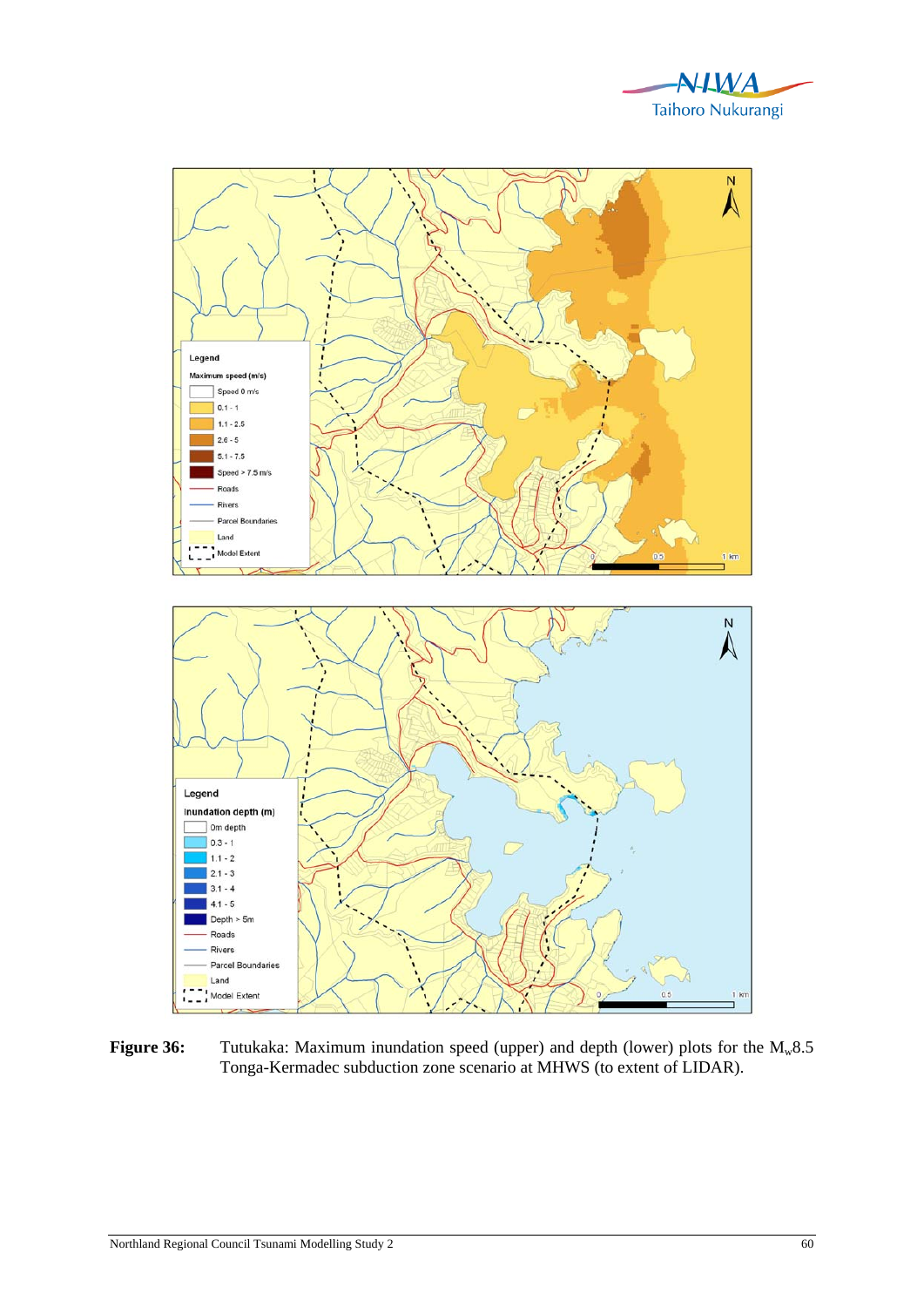



**Figure 37:** Tutukaka: Maximum inundation speed (upper) and depth (lower) plots for the M<sub>w</sub>8.5 Tonga-Kermadec subduction zone scenario at MHWS + 50cm (to extent of LIDAR).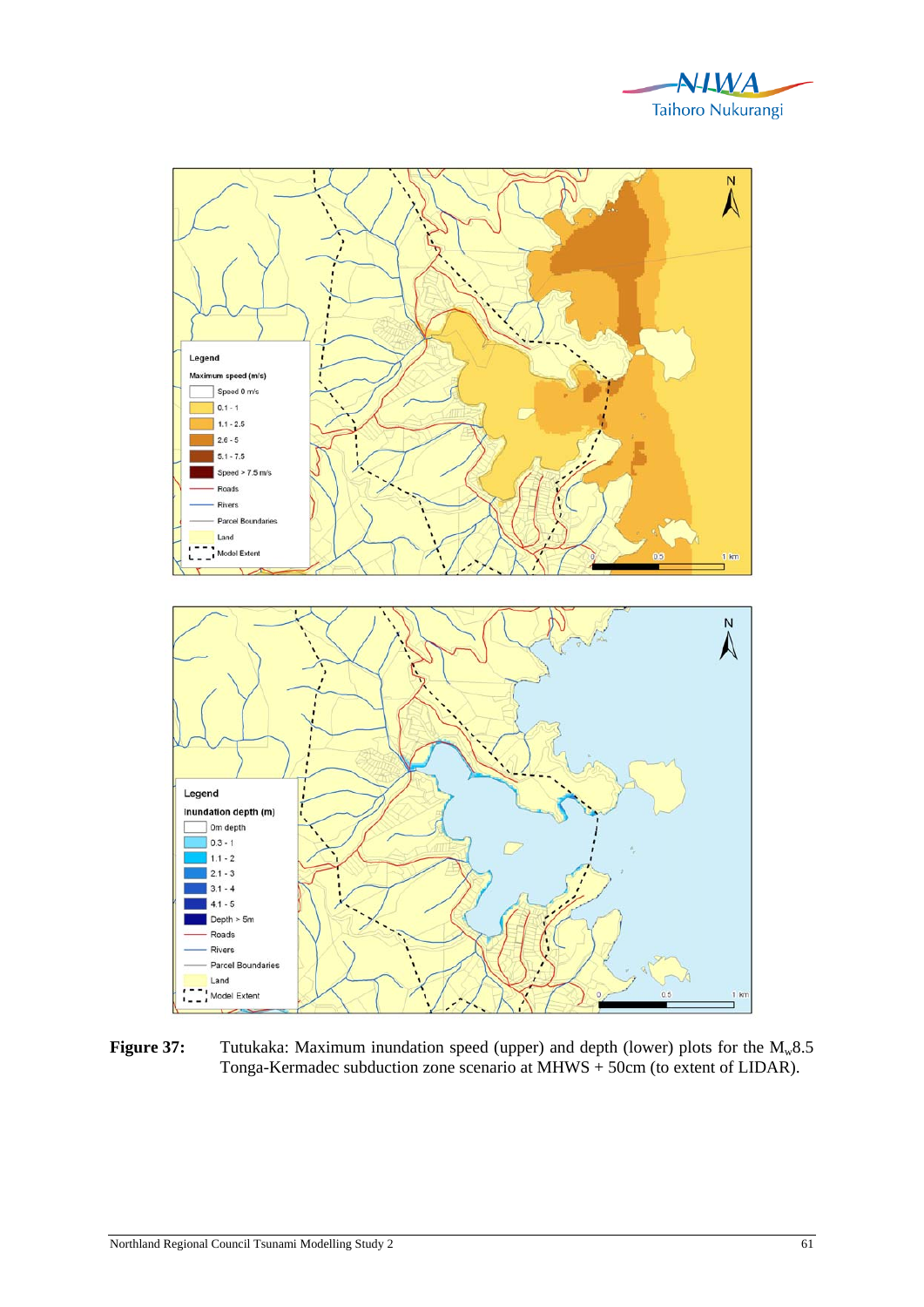



**Figure 38:** Tutukaka: Maximum inundation speed (upper) and depth (lower) plots for the M<sub>w</sub>9.0 Tonga-Kermadec subduction zone scenario at MHWS (to extent of LIDAR).